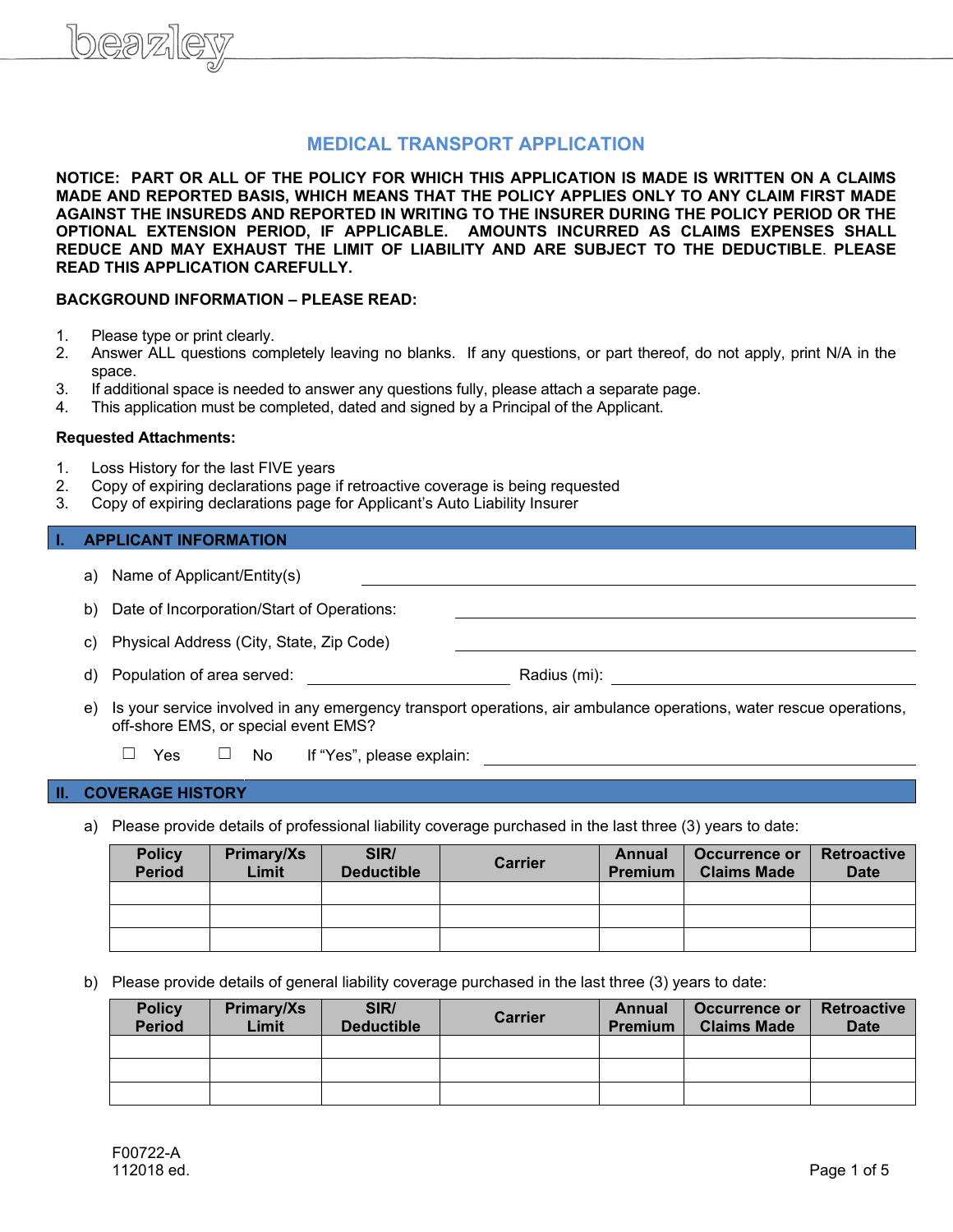|  | c) Name of Applicant's Auto Liability Insurer: |  |
|--|------------------------------------------------|--|
|--|------------------------------------------------|--|

- i) Limits of Liability:<br>ii) Does your Auto Lia
- Does your Auto Liability policy specifically exclude claims arising from loading and unloading patients? ☐ Yes ☐ No
- iii) Does your Auto Liability policy remain silent on the applicability of coverage for claims arising from loading and unloading of patients?  $\Box$  Yes  $\Box$  No
- iv) What is the Applicant's Auto Liability Insurer Credit Rating,  $(A^{++}$  to C)?
- d) Has the applicant ever been declined or refused coverage, or had its coverage cancelled or non-renewed? If yes, please explain.
	- ☐ Yes ☐ No

### **III. PROFESSIONAL SERVICE, MEDICAL STAFF PROFILE, AND RISK MANAGEMENT**

a) Please provide a full description of services rendered:

|       | b) Age of Clients:<br>$%$ 18 to 60 years old $%$ Older than 60<br>% Younger than 18 |           |
|-------|-------------------------------------------------------------------------------------|-----------|
|       |                                                                                     | $\Box$ No |
|       |                                                                                     | $\Box$ No |
|       |                                                                                     | $\Box$ No |
| $f$ ) |                                                                                     |           |

g) Annual Runs/Transports/Automobiles:

|                                       | Full<br><b>Time</b> | Part<br>Time | <b>Projected Next</b><br>Year | <b>Current Year</b> | <b>Last Year</b> |
|---------------------------------------|---------------------|--------------|-------------------------------|---------------------|------------------|
| <b>Emergency Ambulance Transports</b> |                     |              |                               |                     |                  |
| Non-emergency Ambulance Transports    |                     |              |                               |                     |                  |
| Non-emergency Medical Transports      |                     |              |                               |                     |                  |
| Wheelchair transports                 |                     |              |                               |                     |                  |
| Air Ambulance                         |                     |              |                               |                     |                  |
| Other (please describe):              |                     |              |                               |                     |                  |
|                                       |                     |              |                               |                     |                  |
| EMTS-A                                |                     |              |                               |                     |                  |
| EMTS-B                                |                     |              |                               |                     |                  |
| Paramedics                            |                     |              |                               |                     |                  |
| <b>Drivers</b>                        |                     |              |                               |                     |                  |
| <b>Nurses</b>                         |                     |              |                               |                     |                  |
| Other (please describe):              |                     |              |                               |                     |                  |
| Type II Ambulances                    |                     |              |                               |                     |                  |
| <b>Wheelchair Conversion Vans</b>     |                     |              |                               |                     |                  |
| Passenger Vehicles                    |                     |              |                               |                     |                  |

h) Revenues:

| <b>Projected Next Year</b> | <b>Current Year</b> | Last Year |
|----------------------------|---------------------|-----------|
|                            |                     |           |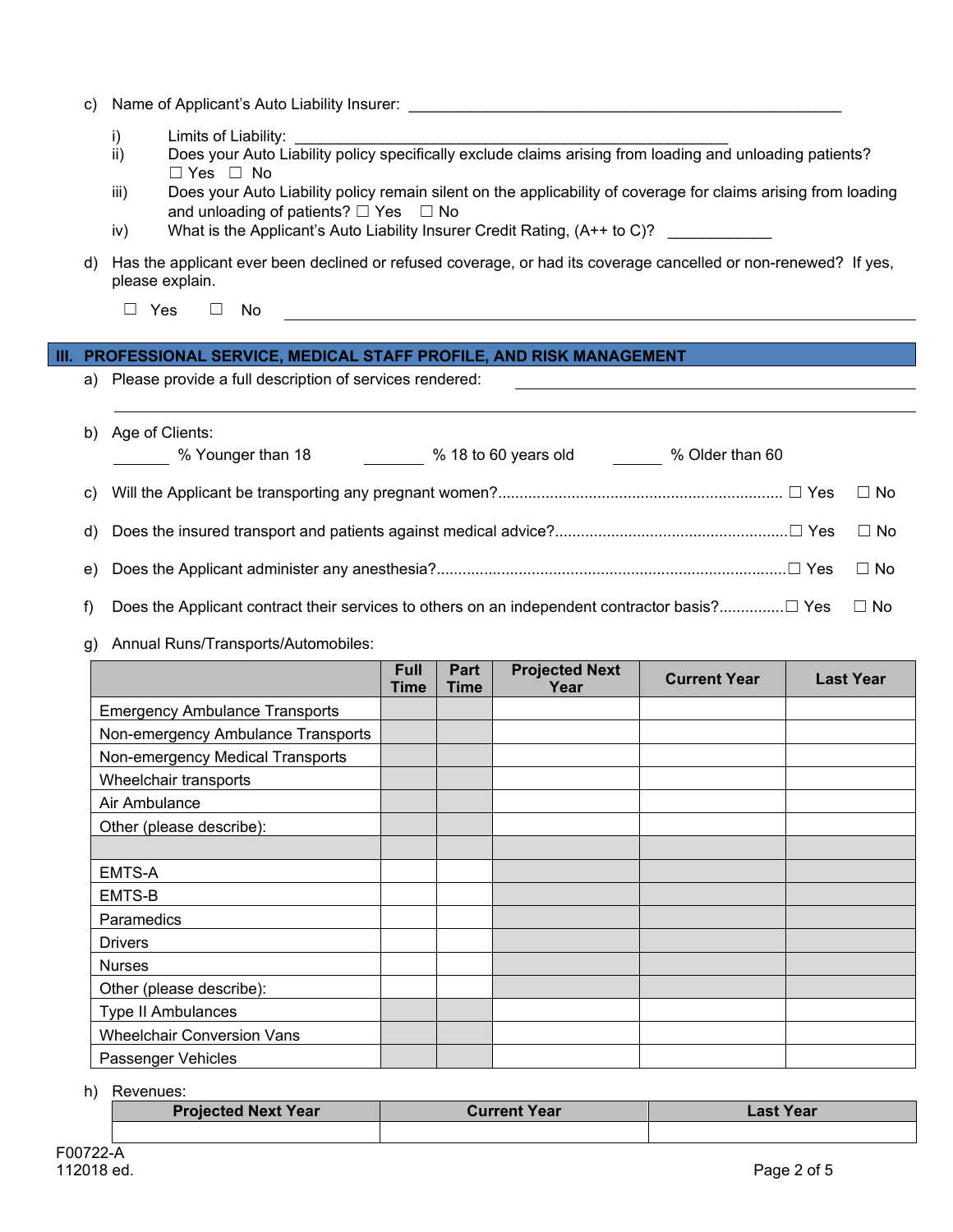i) Do you run criminal background checks on all staff (employees and independent contractors) ☐ Yes ☐ No

|  |            |  | j) Are sex offender registry checks performed on all staff (employees and independent contractors) |
|--|------------|--|----------------------------------------------------------------------------------------------------|
|  | □ Yes □ No |  |                                                                                                    |

- k) Are drug tests performed on all staff (employees and independent contractors) ☐ Yes ☐ No
- l) Are Applicant's vehicles equipped with (check all that apply)? ☐ Cardiac monitors ☐ Pacemakers ☐ Defibrillators ☐ Ventilators ☐ Intubation kits ☐ Oxygen ☐ Pulse oximeters ☐ Emergency cardiac drugs

m) Does the Applicant:

| Use a stair-chair when transporting wheelchair-bound patients up/down stairs?□Yes □No □N/A                                   |  |  |
|------------------------------------------------------------------------------------------------------------------------------|--|--|
|                                                                                                                              |  |  |
| Provide training on wheelchair tie down procedures and restraint systems on a regular basis? $\Box$ Yes $\Box$ No $\Box$ N/A |  |  |
|                                                                                                                              |  |  |
|                                                                                                                              |  |  |
|                                                                                                                              |  |  |
| Use safety violations (e.g. auto crashes, patient events) as part of your discipline process? $\Box$ Yes $\Box$ No           |  |  |

## **IV. PRIVACY**

- a) Does the Applicant restrict employee access to private consumer information to employees on a business-need to know basis, and utilize firewalls and anti-virus software?..................................................................☐ Yes ☐No
- b) Does the Applicant provide training for employees on privacy and data security issues?.................□Yes □No
- c) Does the Applicant, director, officer, employee or other proposed insured have knowledge or information of any fact, circumstance, situation, event or transaction which may give rise to a Claim against any Insured for invasion of or interference with any right of privacy, wrongful disclosure of personal information, or violation of any privacyrelated statute or regulation? If yes, please explain.
	- ☐ Yes ☐ No
- d) During the past three years, has anyone made any Claim against the Applicant for invasion of or interference with any right of privacy, wrongful disclosure of personal information, or violation of any privacy-related statute or regulation?
	- ☐ Yes ☐ No

### **INSURED HISTORY, CLAIMS, LOSSES AND INCIDENTS**

a) Has any claim or suit for an error, omission or malpractice ever been made against you or your organization or any employees/staff working on your behalf?

 $\Box$  Yes  $\Box$  No If yes, how many? Complete a Supplemental Claim form for each.

b) Are you or any proposed insured for this insurance aware of any claim or suit, or any act, error, omission, fact, circumstance, or records request from any attorney which may result in a malpractice, general liability or products liability claim or suit? If yes, has each of these been reported to the current or any prior insurer?

 $\Box$  Yes  $\Box$  No If yes, how many? Complete a Supplemental Claim form for each.

c) Has the applicant or any staff:

1) Ever been the subject of disciplinary/investigative proceedings or reprimand by a governmental/administrative agency, hospital or professional association?

☐ Yes ☐ No

2) Ever been convicted for an act committed in violation of any law or ordinance other than traffic offenses?

☐ Yes ☐ No

3) Ever been treated for alcoholism or drug addiction?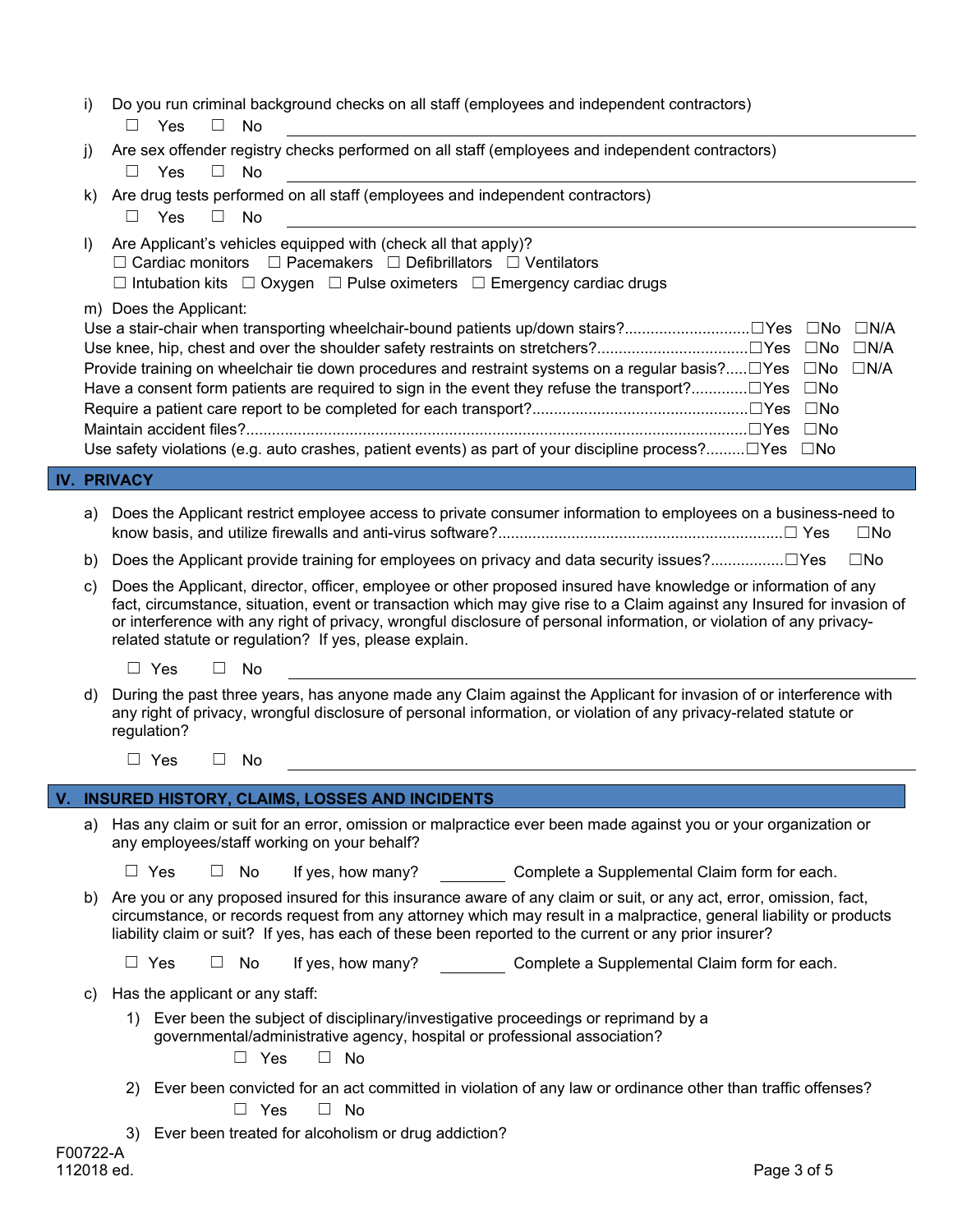### ☐ Yes ☐ No

THE UNDERSIGNED IS AUTHORIZED BY THE APPLICANT AND DECLARES THAT THE STATEMENTS SET FORTH HEREIN AND ALL WRITTEN STATEMENTS AND MATERIALS FURINSHED TO THE INSURER IN CONJUNCTION WITH THIS APPLICATION ARE TRUE. SIGNING OF THIS APPLICATION DOES NOT BIND THE APPLICANT OR THE INSURER TO COMPLETE THE INSURANCE, BUT IT IS AGREED THAT THE STATEMENTS CONTAINED IN THIS APPLICATION, ANY SUPPLEMENTAL ATTACHMENTS, AND THE MATERIALS SUBMITTED HEREWITH ARE THE BASIS OF THE CONTRACT SHOULD A POLICY BE ISSUED AND HAVE BEEN RELIED UPON BY THE INSURER IN ISSUING ANY POLICY.

THIS APPLICATION AND MATERIALS SUBMITTED WITH IT SHALL BE RETAINED ON FILE WITH THE INSURER AND SHALL BE DEEMED ATTACHED TO AND BECOME PART OF THE POLICY IF ISSUED. THE INSURER IS AUTHORIZED TO MAKE ANY INVESTIGATION AND INQUIRY IN CONNECTION WITH THIS APPLICATION AS IT DEEMS NECESSARY.

THE APPLICANT AGREES THAT IF THE INFORMATION SUPPLIED ON THIS APPLICATION CHANGES BETWEEN THE DATE OF THIS APPLICATION AND THE EFFECTIVE DATE OF THE INSURANCE, THE APPLICANT WILL, IN ORDER FOR THE INFORMATION TO BE ACCURATE ON THE EFFECTIVE DATE OF THE INSURANCE, IMMEDIATELY NOTIFY THE INSURER OF SUCH CHANGES, AND THE INSURER MAY WITHDRAW OR MODIFY ANY OUTSTANDING QUOTATIONS OR AUTHORIZATIONS OR AGREEMENTS TO BIND THE INSURANCE

I HAVE READ THE FOREGOING APPLICATION OF INSURANCE AND REPRESENT THAT THE RESPONSES PROVIDED ON BEHALF OF THE APPLICANT ARE TRUE AND CORRECT.

#### *WARNING*

**ANY PERSON WHO, WITH INTENT TO DEFRAUD OR KNOWING THAT (S)HE IS FACILITATING A FRAUD AGAINST THE INSURER, SUBMITS AN APPLICATION OR FILES A CLAIM CONTAINING A FALSE OR DECEPTIVE STATEMENT MAY BE GUILTY OF INSURANCE FRAUD.**

**COLORADO:** It is unlawful to knowingly provide false, incomplete, or misleading facts or information to an insurer to defraud or attempt to defraud the insurer. Penalties may include imprisonment, fines, denial of insurance, and civil damages. Any insurer or agent of an insurer who knowingly provides false, incomplete, or misleading facts or information to a policyholder or claimant for the purpose of defrauding or attempting to defraud the policyholder or claimant with regard to a settlement or award payable from insurance proceeds shall be reported to the Colorado division of insurance.

**DISTRICT OF COLUMBIA:** It is a crime to provide false or misleading information to an insurer for the purpose of defrauding the insurer or any other person. Penalties include imprisonment and/or fines and an insurer may deny insurance benefits if false information materially related to a claim made by the applicant.

**FLORIDA:** Any person who knowingly and with intent to injure, defraud, or deceive any insurer files a statement of claim or an application containing any false, incomplete or misleading information is guilty of a felony in the third degree.

**LOUISIANA AND MARYLAND:** Any person who knowingly and willfully presents a false or fraudulent claim for payment of a loss or benefit or who knowingly and willfully presents false information in an application for insurance is guilty of a crime and may be subject to fines and confinement in prison.

**MAINE, TENNESSEE, VIRGINIA AND WASHINGTON**: It is a crime to knowingly provide false, incomplete or misleading information to an insurer to defraud the insurer. Penalties may include imprisonment, fines or denial of insurance benefits.

**MINNESOTA**: A person who files a claim with intent to defraud or helps commit a fraud against an insurer is guilty of a crime.

**OKLAHOMA:** Any person who knowingly, and with intent to injure, defraud or deceive any insurer, makes any claim for the proceeds of an insurance policy containing any false, incomplete or misleading information is guilty of a felony.

**PENNSYLVANIA:** Any person who knowingly and with intent to defraud any insurance company or other person files an application for insurance or statement of claim containing any materially false information or conceals for the purpose of misleading, information concerning any fact material thereto commits a fraudulent insurance act, which is a crime and subjects such person to criminal and civil penalties.

**NEW YORK AND KENTUCKY:** Any person who knowingly and with intent to defraud an insurer or other person files an application for insurance or statement of claims containing any materially false information, or conceals for the purpose of misleading, information concerning any fact material thereto, commits a fraudulent insurance act, which is a crime. New York applicants are subject to a civil penalty not to exceed \$5,000 and the stated value of the claim for each such violation. Pennsylvania applicants are subject to criminal and civil penalties.